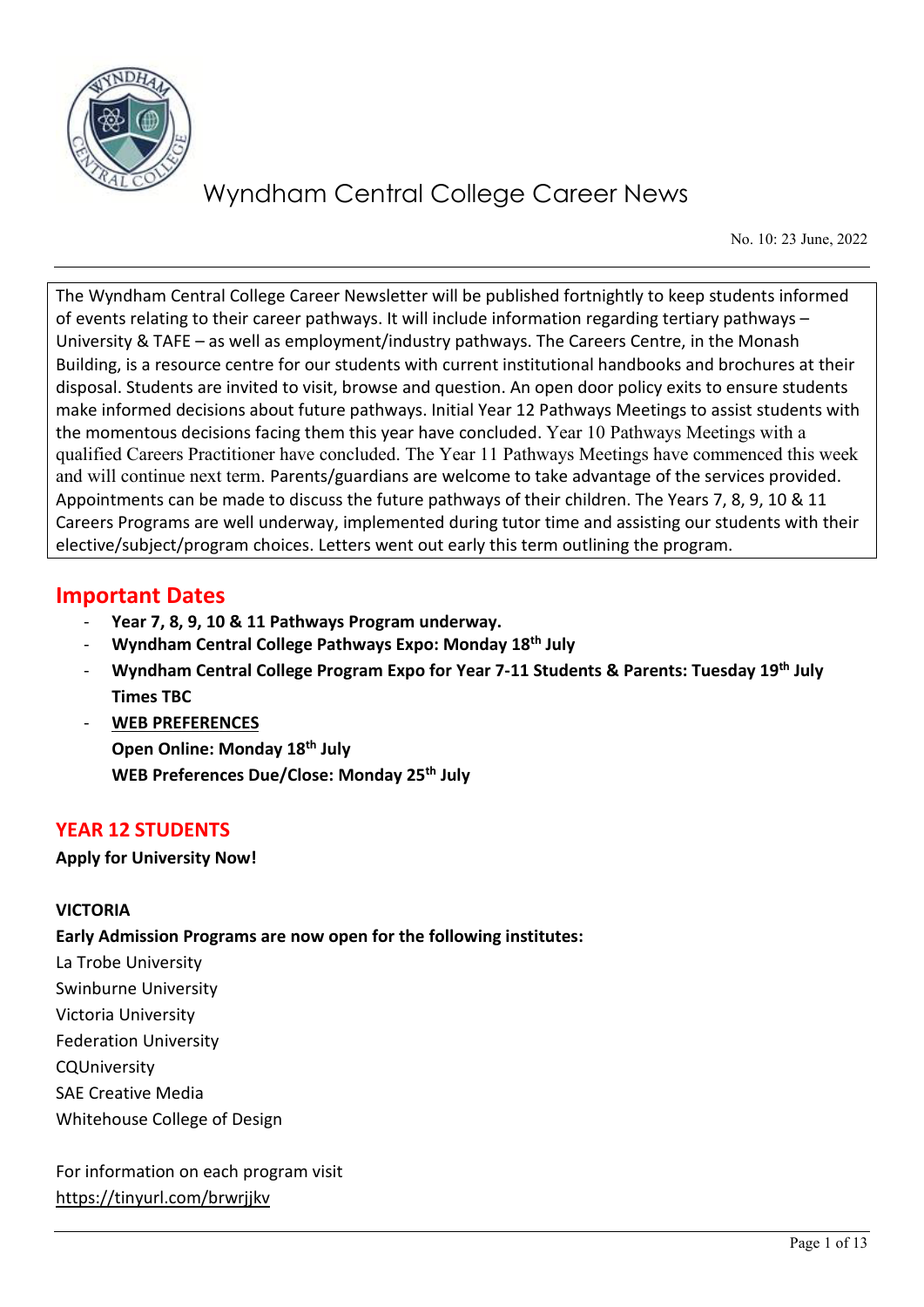

No. 10: 23 June, 2022

**NEW SOUTH WALES Early Admission Programs are now open for the following institutes:** Charles Sturt University University of New England CQUniversity Southern Cross University Torrens University SAE Creative Media JMC Academy Whitehouse College of Design

For information on each program visit<https://tinyurl.com/brwrjjkv>

### **Medicine & Dentistry**

By now, Year 12 students applying for medicine and/or dentistry courses that require the UCAT should have completed the registration and booked a test date. For information on the application process and key dates for Victorian, NSW and ACT courses, please

download resources via<https://careernews.click/courseguides>

#### **Australian Defence Force**

**Gap Year Program** Applications are open for the Gap Year program. There are many exciting roles on offer, <https://careernews.click/adfgap>

#### **CASPer Test**

#### **Initial Teacher Education**

Students planning to apply for initial teacher education courses in Victoria for the 2023 intake are required to sit the CASPer test.

#### **Nursing**

Students planning to apply for undergraduate nursing at Victoria University for the 2023 intake are required to sit the CASPer test.

For information and to book the test, visit<https://careernews.click/casper>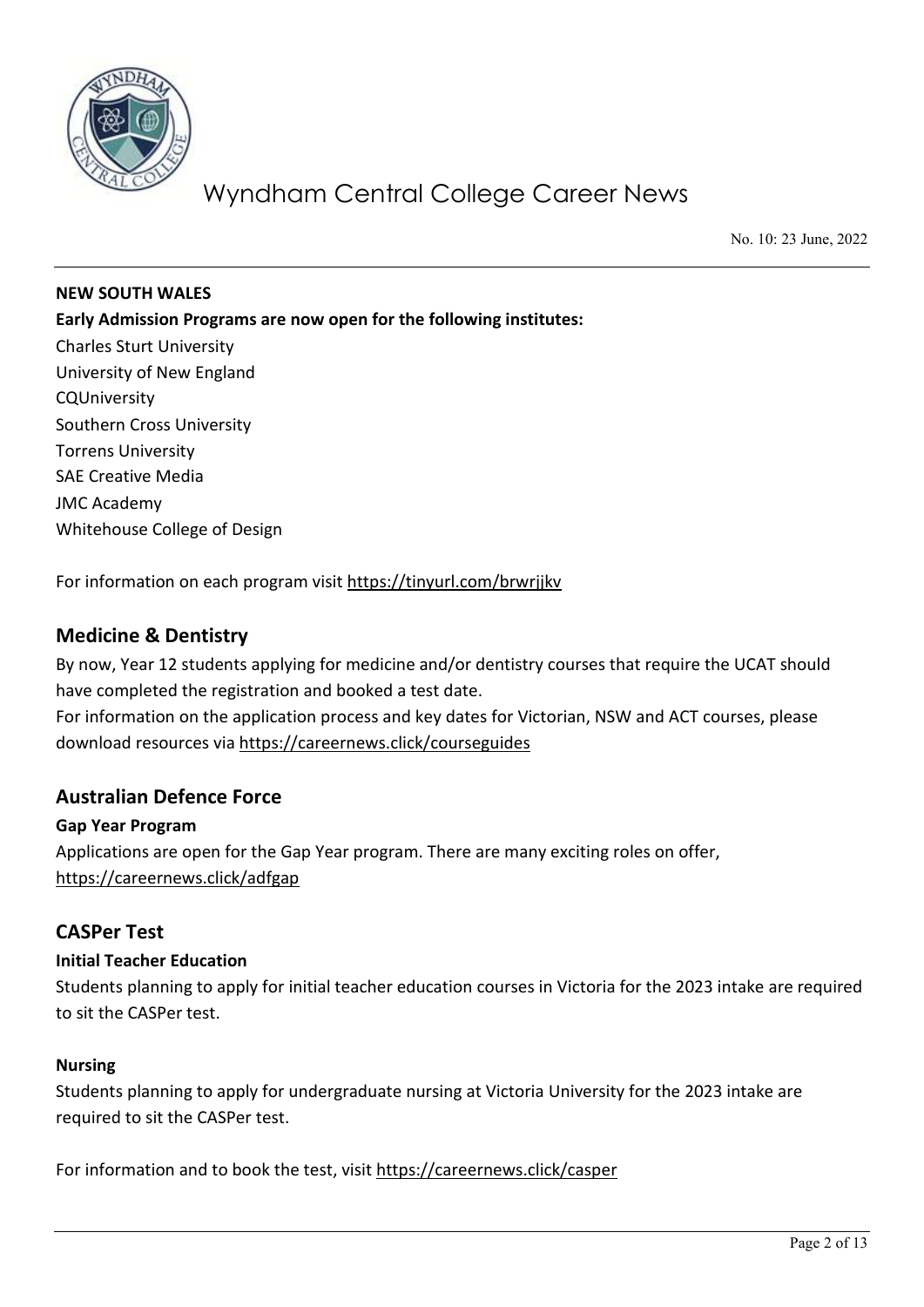

No. 10: 23 June, 2022

# **Law Admissions Test (LAT)**

Students planning to apply for undergraduate law courses at the University of New South Wales (UNSW) will need to sit the LAT. Registrations for the test close Friday 12 August <https://careernews.click/unswlat>

# **Scholarship Programs**

### **University of Technology Sydney Co-op Scholarship Program**

This amazing program is now open for the Bachelor of Accounting and Bachelor of Information Technology for the 2023 intake, [www.scholarships.unsw.edu.au](http://www.scholarships.unsw.edu.au/) 

### **UNSW Co-op Program**

The UNSW Co-op Scholarship program is now open for high achieving students who plan to study in 2023 at UNSW. The scholarships are worth almost \$20,000 per year, [www.coop.unsw.edu.au](http://www.coop.unsw.edu.au/)

# **YEAR 11 & 12 STUDENTS**

## **Monash University**

#### **Business Explorer Program**

Year 11 and 12 students are invited to the Monash Business Explorer taster session to learn more about the study areas and careers available across business on Wednesday 29 June <https://careernews.click/aa84a0>

#### **YEAR 11 STUDENTS**

### **2022 National Youth Science Forum (NYSF)**

This is a two-week on-site and digital program where students are immersed in hands-on science activities, lab experiments, field trips and meet researchers who are leaders in their field. In-person STEM visit days and events will be held over a week of the program at major city hubs across the country, enabling students to meet each other and network with like-minded peers.

The program will be held during January 2023. Early bird applications close Sunday 24 July, [www.nysf.edu.au](http://www.nysf.edu.au/) 

## **YEAR 10 & 11 STUDENTS**

#### **Defying the Drift Program**

This is an amazing two stage program for young people keen to learn about careers in agriculture. You will participate in a 3-day residential program at Longerenong College in September and then present to a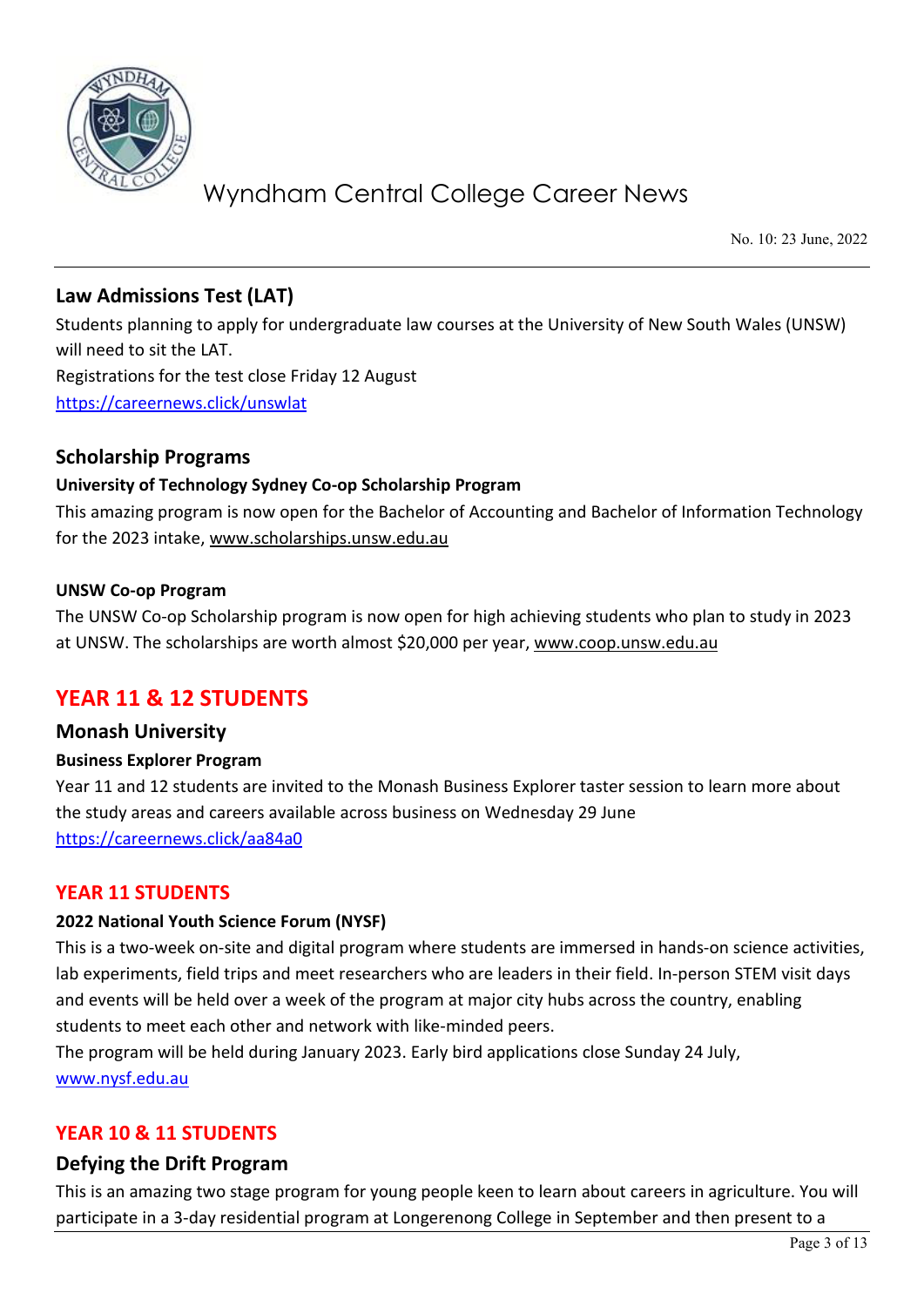

No. 10: 23 June, 2022

Rotary Club about your experience in the program. Early bird applications close 31 July and the cost is \$250, or \$350 if paid after this date but before 31 August. Sponsor Rotary Clubs can assist with this fee. For information and to apply, visit [www.defyingthedrift.org](http://www.defyingthedrift.org/) 

# **YEAR 9 - 11 STUDENTS**

## **Forensic Science**

#### **Work Experience**

The Australian Federal Police (AFP) offer a work experience program in Forensic Science at Canberra for students in Years  $10 - 12$  each year. The applications for 2022 are closed, but current Year  $9 - 11$  students are encouraged to express their interest for the 2023 program via this link -<https://tinyurl.com/3nnf6nkf>

#### **A Day in Life of an AFP Forensic Scientist**

The AFP are running virtual information sessions for students who would like to learn about careers in forensic science. From fingerprint and facial identification to firearms identification and armoury, the seminar is designed to give students a teaser into what a career in forensic science looks like and hear from current AFP forensic scientists. The next session is running on  $2<sup>nd</sup>$  August.

To register for either or both programs, fill out the expression of interest form via <https://tinyurl.com/3fta2wba>

# **YEAR 9 & 10 STUDENTS**

## **Global Sports Programs**

## **University of Wollongong**

The University of Wollongong invites Year 9 and 10 students who are passionate about football (soccer) or ruby to participate in a four-day elite training program during the term break. The programs will consist of on field training sessions, performance analysis (video), nutrition education, benchmark testing, yoga and aim to give students an insight into the Global Sports programs offered for University of Wollongong students.

Training will be provided by fully qualified coaches from either the English Premier League (EPL) club Tottenham Hotspur or the Crusaders International Academy. For information and to apply, visit:

Football,<https://tinyurl.com/mt6uvsx8> Ruby,<https://tinyurl.com/2p9xjwd6>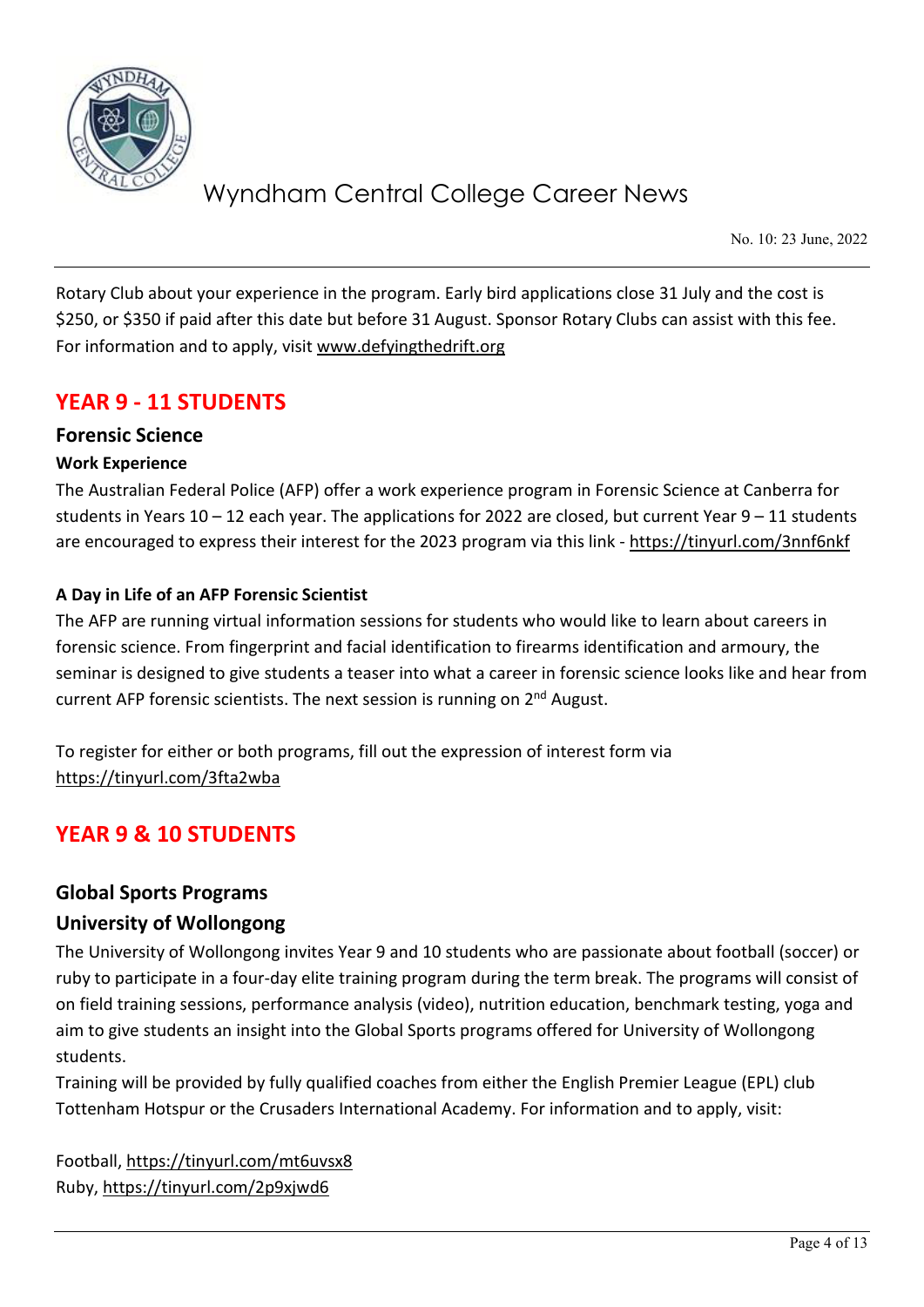

No. 10: 23 June, 2022

# **The Santos Science Experience**

The Santos Science Experience is a fun 3 days of science activities for Year 9 and 10 students. Participants perform experiments in the laboratories, meet and hear senior lecturers in the lecture theatres, attend site visits and walk around and experience what it is like to be on the campus of a university or tertiary institution.

For information on dates and locations visit www.scienceexperience.com.au

# **ALL STUDENTS**

### **Careers in Economics**

#### **Why Study Economics?**

Careers with STEM hit up a team from the country's biggest employer of economists – The Reserve Bank of Australia – and asked them how they landed their roles, what they studied at high school and why their current gigs are so awesome

<https://bit.ly/2AlhDqj>

#### **What Careers are there in Economics?**

Careers with STEM and The Reserve Bank of Australia have developed a free 8-page careers e-magazine just for you!

Download it at <https://bit.ly/3h8AlC7>

## **Open Days**

Open Days are almost here! If you are considering studying at TAFE or university after school, it is crucial that you attend Open Days.

Not sure if you will attend open days? Read stories about three students who had their lives changed by attending one -<https://tinyurl.com/3c4e532u>

For a list of open day dates for Victoria, Tasmania, NSW and Canberra, visit<https://tinyurl.com/brwrjjkv>

## **Study Security Studies at University**

Are you interested in humanities, politics, foreign affairs and law? Have you considered studying security studies?

The following are examples of courses you can study:

#### **Australia National University, Canberra: Bachelor of International Security Studies**

You can combine this degree with a second Bachelor degree in a study area such as: Asian Studies, European Studies, International Relations, Political Science, Laws (Honours), and Criminology.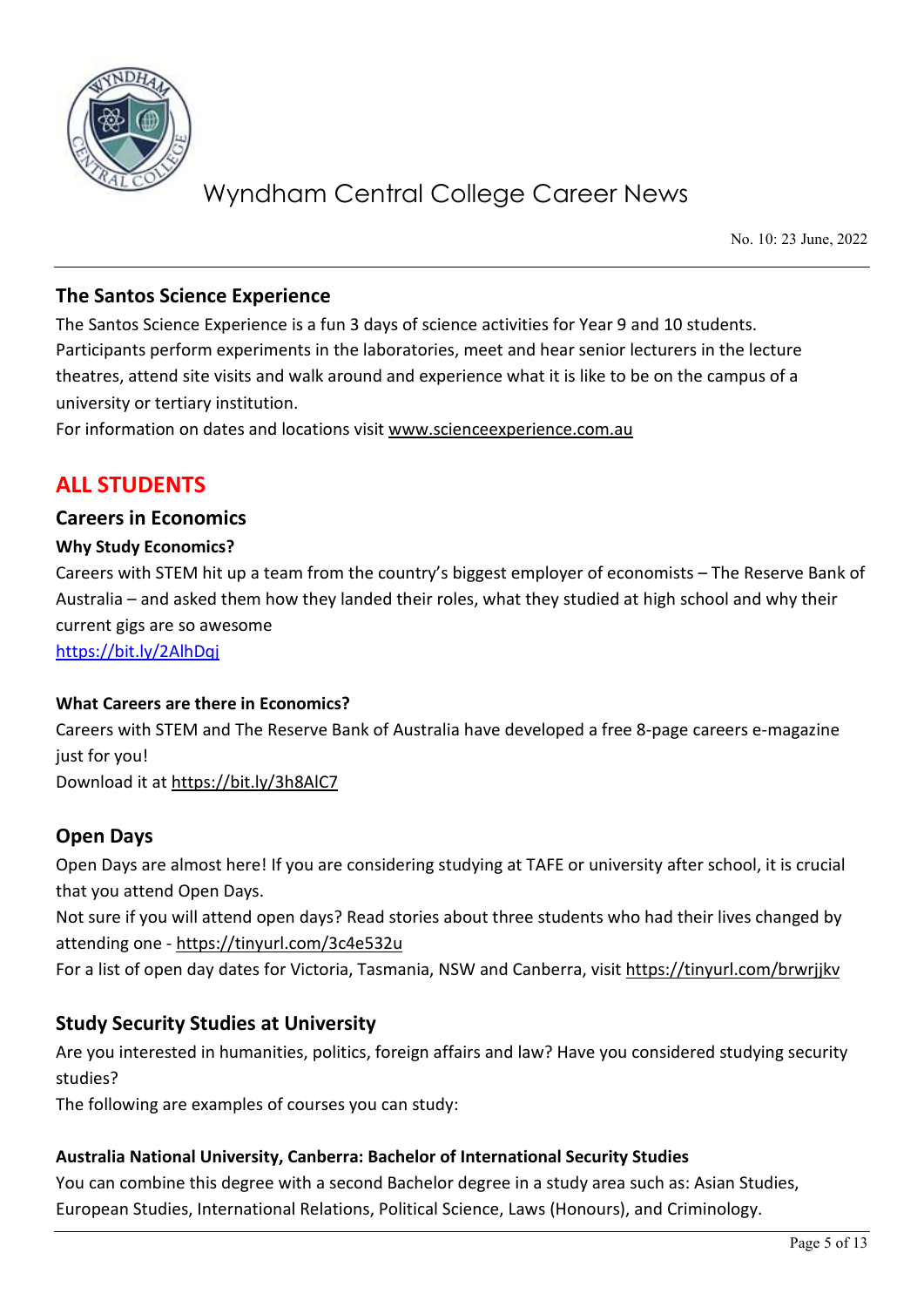

No. 10: 23 June, 2022

You can complete a Diploma of Languages concurrently with the degree <http://bit.ly/2mVTXgg>

### **RMIT University: Bachelor of International Studies (Global Security)**

Students will complete an internship with an international-security related organization in Australia or overseas

<https://tinyurl.com/3adxf9f2>

# **Monash University, Clayton: Master of International Relations (specialising in Governance and Security or Political Violence and Counter Terrorism).**

You will need to complete a Bachelor degree first. Ideal courses are Criminal Justice, Law, International Relations, International Studies etc.

<https://bit.ly/2R107LZ>

### **Health Information Management**

Interested in Health, IT and Business? You may enjoy a career in health information management. You don't need to treat patients to make a difference in health. As a health information specialist, you'll manage health data integrity and information systems, champion patient privacy, build skills in informatics, clinical coding and analytics and enter a profession with many career options. You can study health information management at both the undergraduate and the graduate level at La Trobe University, Melbourne

<http://bit.ly/1UvhddI>

## **Focus on Agriculture**

#### **Get Hands on with your Future**

Agriculture isn't just farming- It is focussed on "the entire food chain, managing the environment and minimising the impact of human endeavours on natural resources".

About 50% of all jobs in the agriculture industry are in capital cities. These jobs include environmental management, research, development, agribusiness and education. Most people in agriculture work full time.

There is also an ongoing demand for agricultural science graduates with economics and management training.

Experts are needed in the areas of:

- Sustainable farming practices
- Land management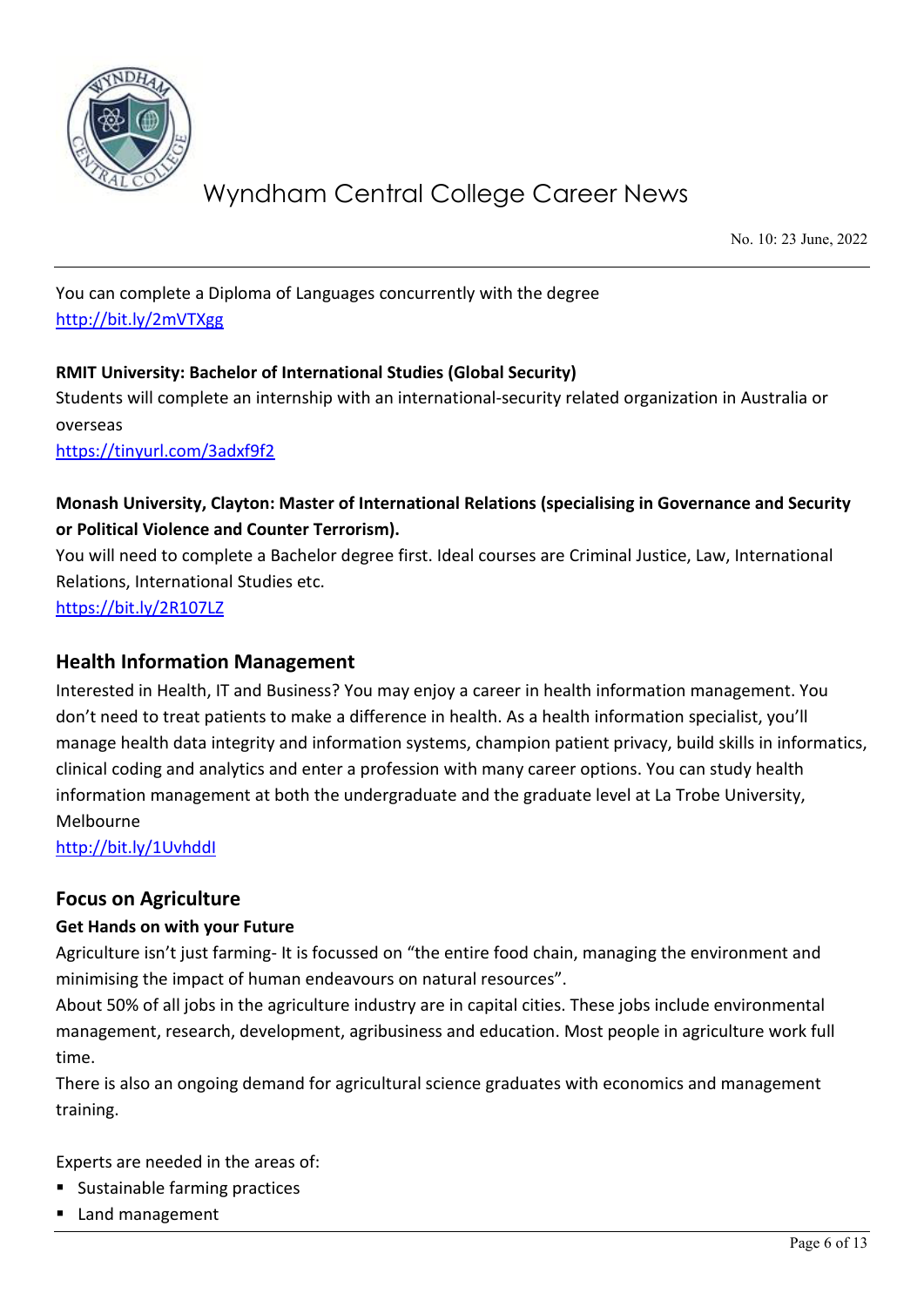

No. 10: 23 June, 2022

- Land conservation
- Climate change practices
- Food security
- **Agricultural research and policymaking.**

Students can specialise in areas such as:

- **Economics**
- **Marketing**
- Animal and plant biotechnology
- Catchment management
- Climate change impacts
- Crop management and production
- **Plant and soil science**
- Nutrition and feed production
- **Sustainable production and consumption**
- Water management

Technology is advancing rapidly in agriculture and students are advised to study maths, sciences and business at school. Students who don't want to work 'on the land' have many opportunities to work in cities and in offices.

#### **Courses**

The following are examples of agriculture schools:

#### **VICTORIA**

La Trobe University:<http://bit.ly/1FGtcP0> University of Melbourne[, http://bit.ly/1BWdaib](http://bit.ly/1BWdaib) Longerenong College, http://bit.ly/2sGcMcT Marcus Oldham,<http://bit.ly/1wEGiuc>

## **NEW SOUTH WALES**

Charles Sturt University,<https://bit.ly/2Y6BkK7> University of New England,<http://bit.ly/1KSOtZc>

#### **TASMANIA**

University of Tasmania,<https://bit.ly/2Nnk0vE>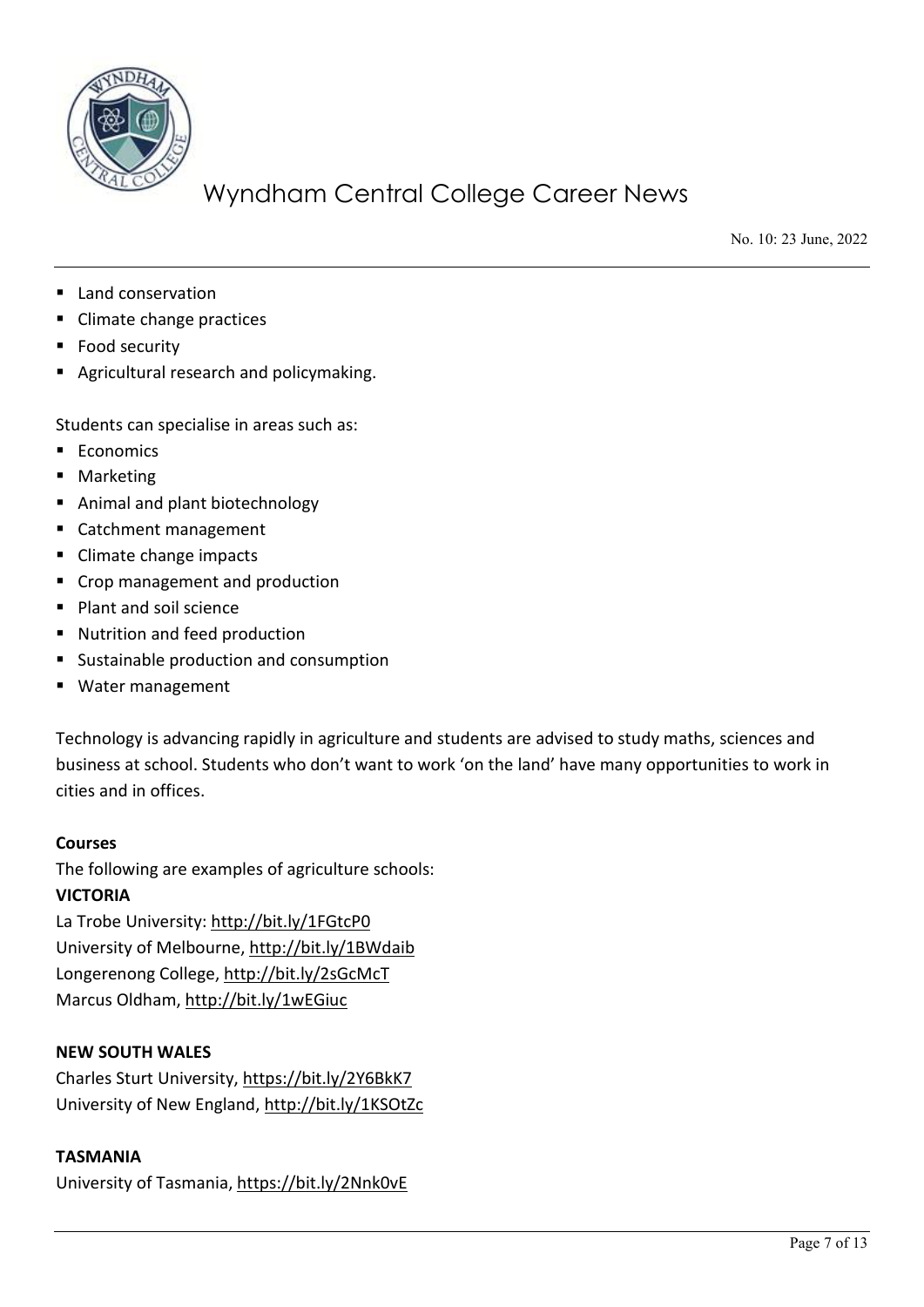

No. 10: 23 June, 2022

**Key Websites:**  Career Harvest, [www.careerharvest.com.au](http://www.careerharvest.com.au/)  Rural Skills Australia - [www.ruralcareers.net.au](http://www.ruralcareers.net.au/)

# **Amazing New Cyber Security Program**

#### **Cyber Academy at Deloitte**

Get paid \$40,000 per year during your degree and graduate as a cyber security specialist!

The Cyber Academy is an exciting, inclusive, one-of-a-kind program co-designed by industry, education and government to fast-track students into a career in the cyber industry and boost Australia's sovereign cyber capabilities. We've partnered with exceptional education providers to deliver a personalised, fully immersive, and supportive educational experience.

In NSW students will co-enrol in the TAFE NSW and University of Wollongong's Cyber Security courses. In Victoria students will study the Bachelor of Cyber Security at Swinburne University of Technology.

Cyber Academy students will have ongoing paid work with Deloitte (\$40,000 per year) or an industry or government sector partner and receive coaching, mentoring, soft skills, ethics, and leadership training, plus a pathway to secure a job on graduation.

We'll teach you all the technology skills (scripting, coding, cryptography, cloud, programming, security architecture) and life skills (communication, teamwork, integrity, problem-solving, planning and organisation, presenting, and networking).

For information and to express your interest, visit<https://tinyurl.com/mr228mxa>

# **Dates for Your Diary**

#### **Experience Days and Workshops**

The following are examples of Victorian Institutes running experience days during the term break. These events give you the chance to experience life as a university student, participate in course focussed workshops and speak to course advisers.

#### **Australian Catholic University (ACU)**

Discover ACU: ACU is hosting on campus interactive days for prospective students. You will be able to participate in interactive sessions tailored to your interests and speak to course advisers.

Melbourne Campus – Tuesday 28 June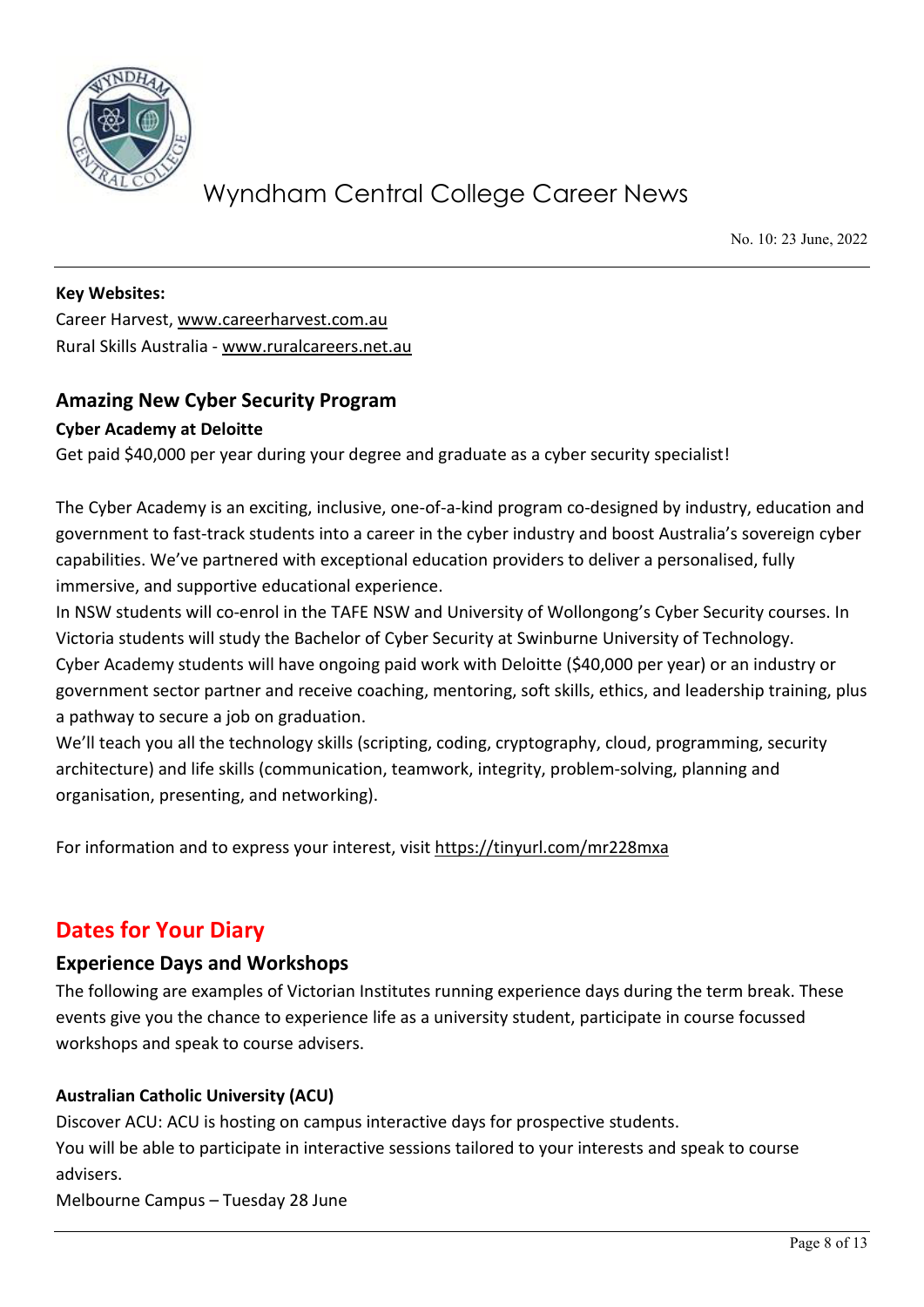

No. 10: 23 June, 2022

Ballarat Campus – Thursday 30 June Canberra Campus – Wednesday 13 July Information, [www.acu.edu.au/discover-acu](http://www.acu.edu.au/discover-acu)

# **The University of Melbourne**

#### **A Day at Melbourne**

Year 11 and 12 students are invited to experience a taste of university life at our Parkville campus. Attend a lecture in a discipline that interests you, hear from our current students, and chat to our staff about our courses, student societies and what you can look forward to as a UniMelb student. Thursday 7 July Register via<https://tinyurl.com/yck47uxp>

#### **SAE Creative Media Institute**

**Create for a Day Workshops**SAE Institute is opening its doors this July for a one-day program, designed to expand your skills and get you working on inspiring creative projects in the fields of Animation, Audio, Design, Film, Games, Music Production, or Songwriting.

Saturday 2 July Melbourne Campus <https://sae.edu.au/whats-on/> **JMC Academy**

**High School Acting Workshops** Saturday 2 July Melbourne Campus [www.jmcacademy.edu.au/events](http://www.jmcacademy.edu.au/events)

### **Dates for Your Diary Monash University**

Course Information Sessions: Monash is running on-campus course information sessions between July – August. Register early as sessions may book out.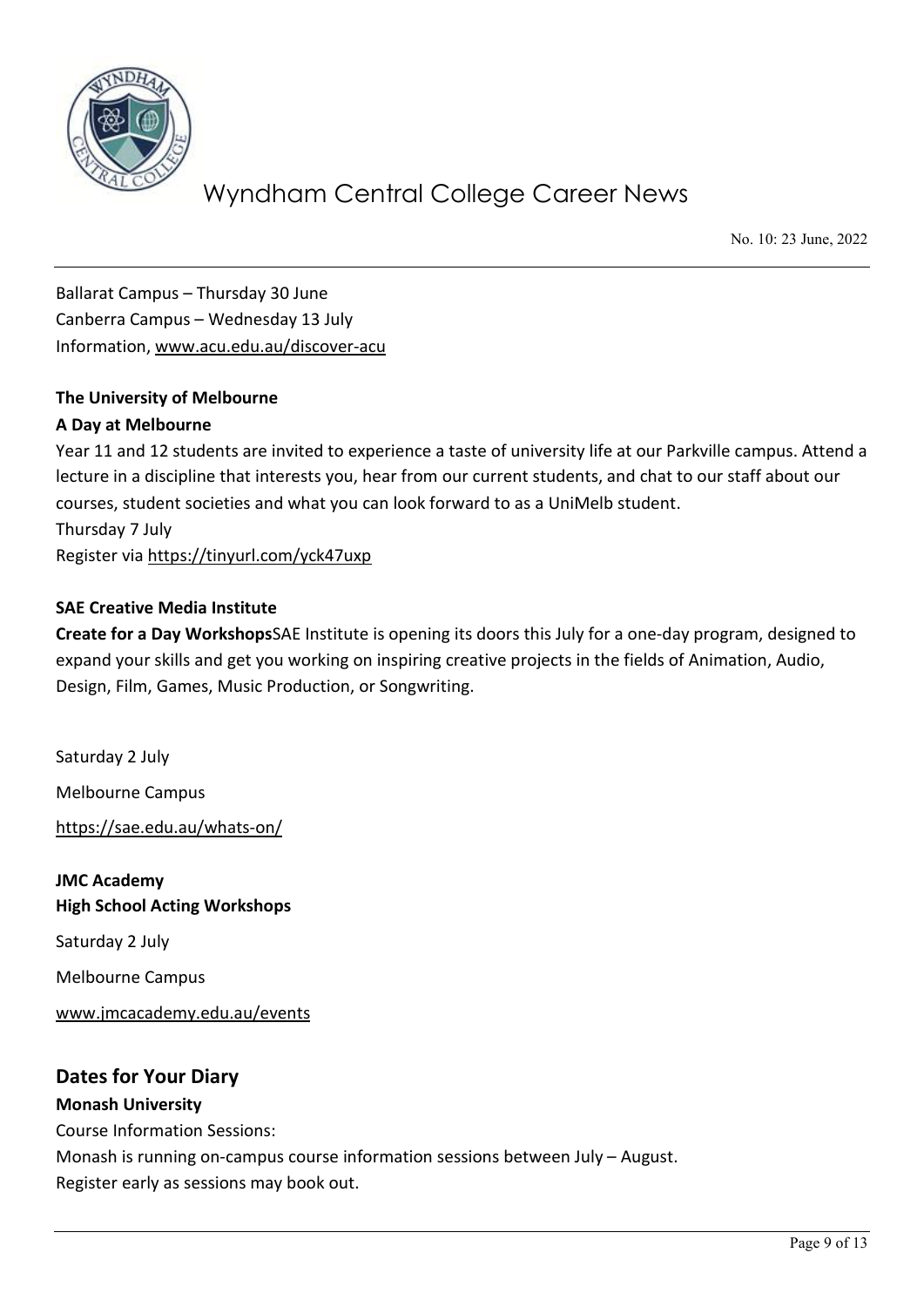

No. 10: 23 June, 2022

#### **July**

4 Business

- 7 Engineering
- 19 Information Technology

#### **August**

- 9 Law
- 11 Media Communication
- 18 Criminology
- 25 Global Studies

#### **Information Evenings**

The University is hosting the following information seminars for prospective students in July:

| 12 | Information evening - |
|----|-----------------------|
|    | <b>STEM</b>           |
| 19 | Information evening - |
|    | Health                |

To register your place for the course information sessions and the information evenings, visit [www.monash.edu/discover/events](http://www.monash.edu/discover/events)

#### **Campus Tours**

**4 – 7 July:** book in for a campus tour at the Clayton, Caulfield or Peninsula campus during the Term break and visit faculties such as Education, Engineering, IT, Law, and Science [www.monash.edu/campus-tours](http://www.monash.edu/campus-tours) 

#### **Do it with DATA: People, Pandemics and Bioinformatics**

This event is for Year 11 and 12 students who enjoy maths and computer science to work with Monash data experts exploring real-world applications of data – this time with a focus on bioinformatics! To be eligible, students must be studying or have completed Mathematical Methods Units 3+4.

Date: Tuesday 5th July from 9am-3:30pm Cost: \$10 (non-refundable) Where: Monash Clayton Campus <https://tinyurl.com/4fmpku7d>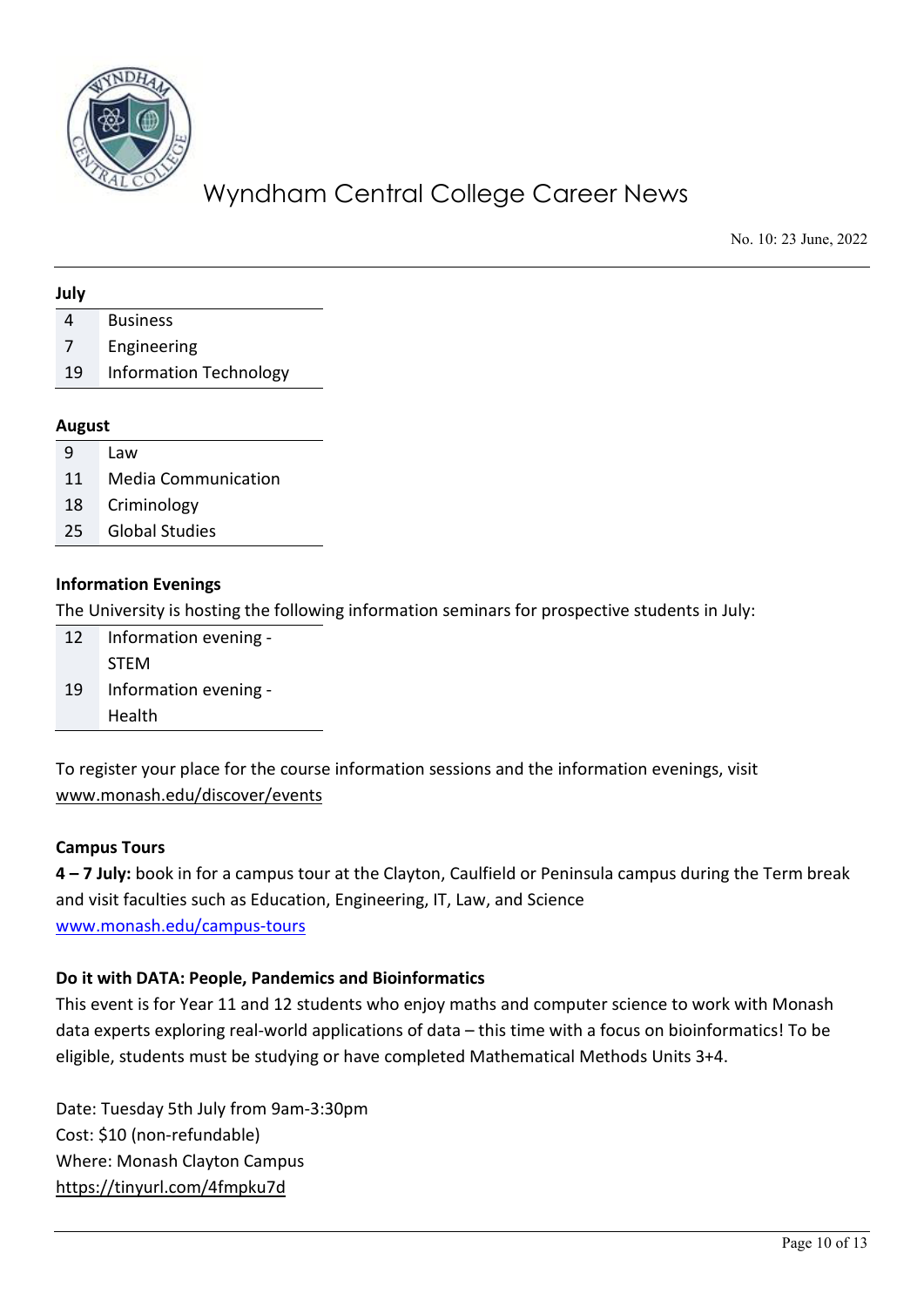

No. 10: 23 June, 2022

#### **Experience Day at Monash Art, Design Architecture**

You are invited to attend a series of hands-on workshops at Monash Art, Design and Architecture at our Caulfield Campus. Students considering studying Design will have the opportunity to explore the design making processes. For students considering Architecture, you will be able to interact with our renowned academics to learn more about the diverse areas within Architecture when you study with us. Tuesday 5 July, Caulfield Campus <https://tinyurl.com/324vdkkb>

### **Music Careers Expo**

The Push's Music Careers Expo is a one-day event that aims to provide young people with insights and information on how to get a start in the Australian music industry. The event will be held at Melbourne on 29 June

[www.thepush.com.au/mce](http://www.thepush.com.au/mce) 

#### **CQUni, Online Chat Session**

Are you starting to think beyond high school? CQU's Online Chat Session is the perfect opportunity for students to chat live and receive real-time answers from CQU staff about courses, eligibility, alternative pathways, and more. Get answers to your questions on Thursday 28 July,<https://tinyurl.com/3krr27yb>

#### **Victoria University**

Students interested in learning about courses and facilities at Victoria University can register to participate in a guided campus tour during the term break. Students can register to tour one campus or multiple campuses

<https://study.vu.edu.au/campus-tours>

#### **La Trobe University**

Bendigo campus Talk & Tours are running again from 27–30 June! Students and parents can learn about courses of interest from expert academics, meet our student ambassadors, and tour the facilities and oncampus accommodation.

Register now and see the full schedule <https://careernews.click/phk>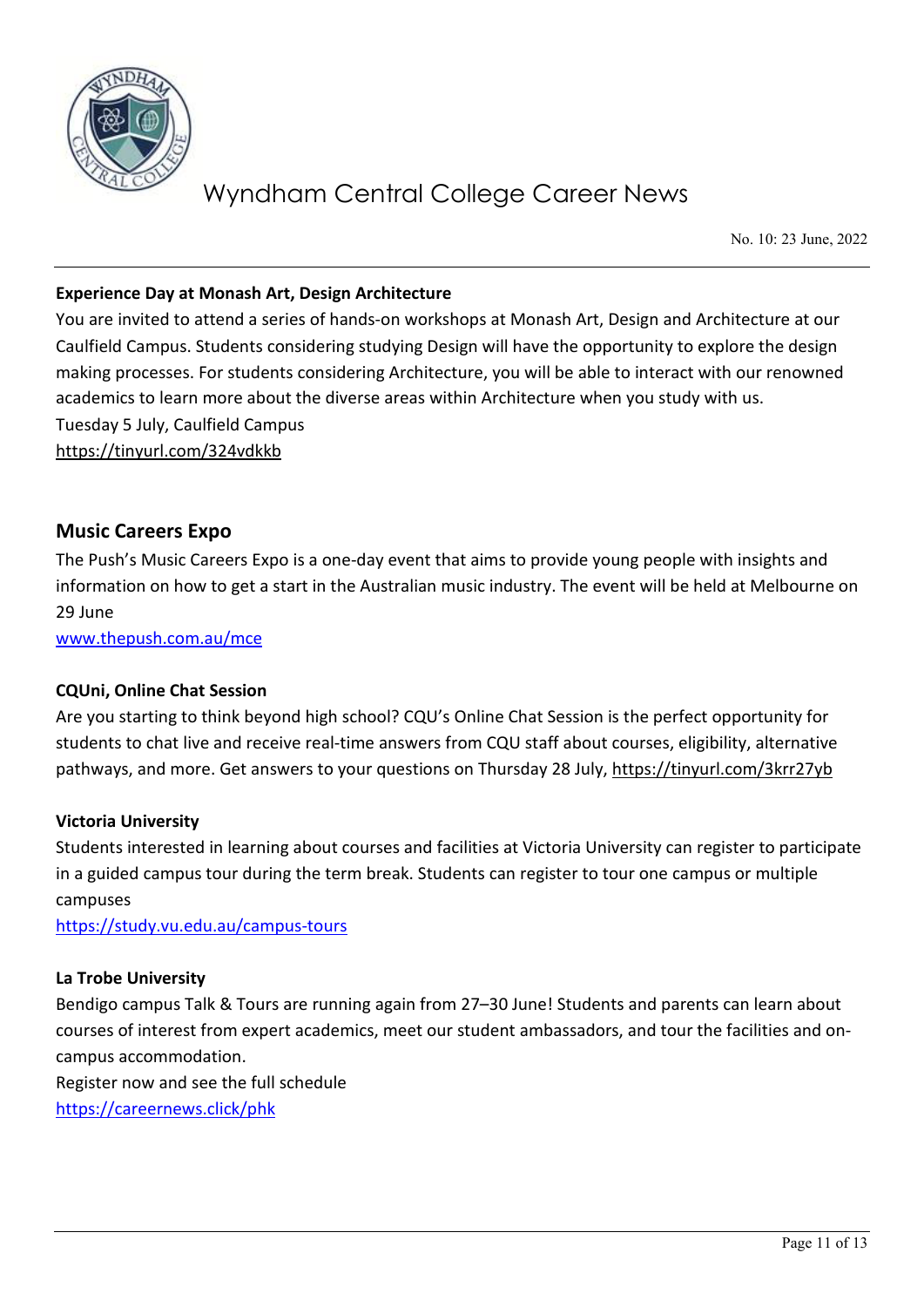

No. 10: 23 June, 2022

#### **RMIT University**

#### **Discover What's Next**

RMIT is running the following webinars about their courses for prospective students and their families during **July**:

- 12 Science
- 14 Engineering
- 19 Information Technology

For information and to register your place, visit [www.rmit.edu.au/events/discover-whats-next](http://www.rmit.edu.au/events/discover-whats-next) 

#### **Federation University**

The following sessions are being run **in July** for students planning to apply for arts and performing arts courses:

7 Visual arts portfolio workshop 20 Performing arts, online QnA

For information, visit<https://events.federation.edu.au/>

#### **The University of Melbourne**

#### **Meet Melbourne**

The University is hosting information seminars for prospective students at the following locations in June and July: Echuca, Seymour, Shepparton, Mildura, Wagga Wagga, Albury, Ballarat, and Geelong. For information and to RSVP, visit <https://careernews.click/meetmelb>

#### **The Victorian Indigenous Engineering Winter School**

This residential program for Year 10 - 12 Indigenous students will run in Melbourne between 3 – 9 July 2022.

Applications will close on Wednesday 8 June <https://careernews.click/ee9762>

#### **Victoria Police**

The Victoria Police are running an online information session about careers in policing careers on 23 June, <https://careernews.click/police>